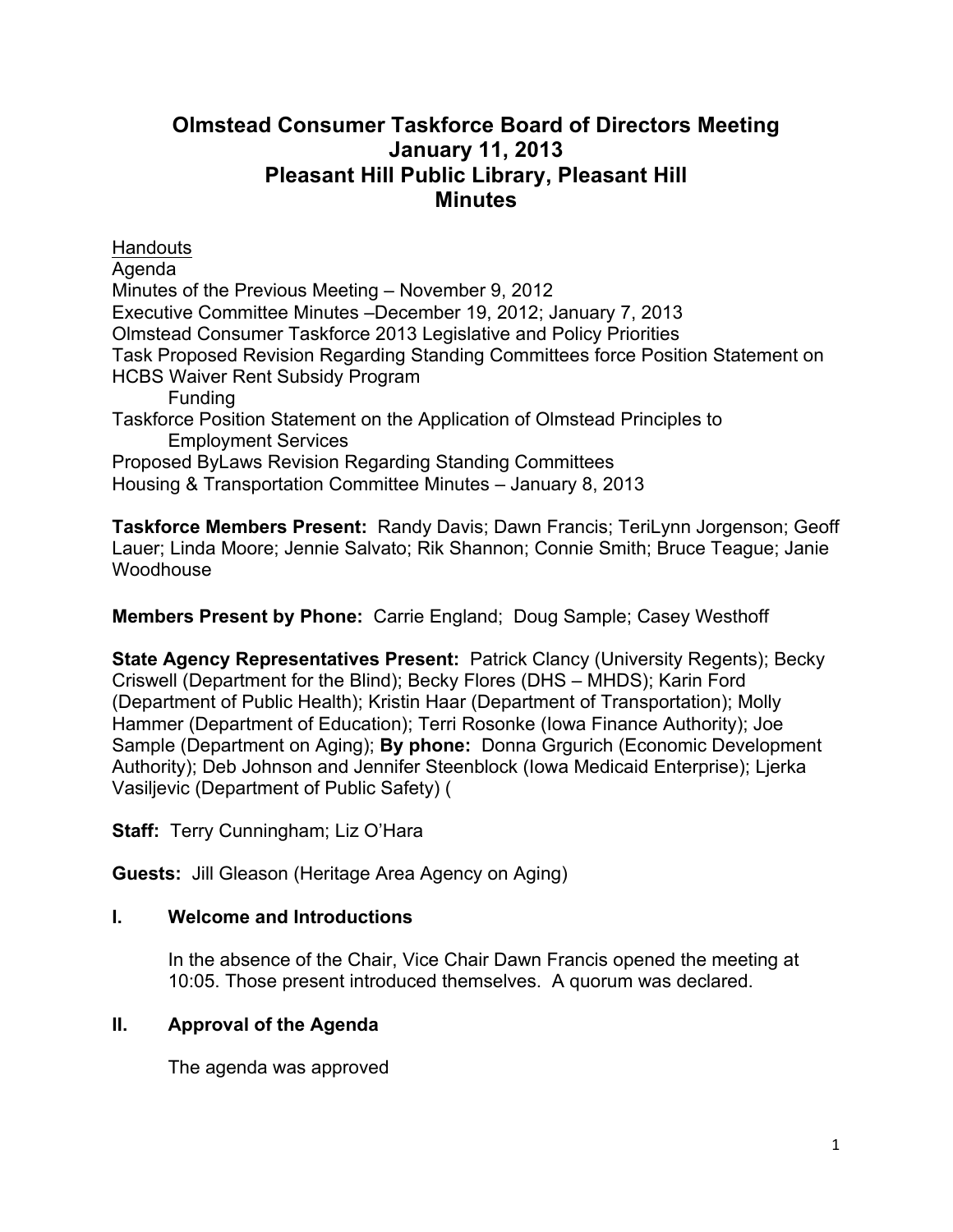### **III. Approval of the Minutes of the Previous Meeting – November 9, 2012**

Molly Hammer asked that the portion of the minutes dealing with her report on the reorganization of the Department of Education be corrected to state that she does not know whether the Department has the capability to train all teachers in Mental Health First Aid. Moved by Randy Davis and supported by Carrie England to approve the minutes of the previous meeting (11/9/12) as corrected. Motion carried.

# **IV. Executive Committee Report**

- A. Status of efforts to develop a unified disability/mental health agenda. The Taskforce Executive Committee has been working closely with Teresa Bomhoff, Chair of the Mental Health Planning Council, to develop a unified agenda on key issues such as Medicaid Expansion and other components of healthcare reform in Iowa, as well as funding for the redesigned service system. The Taskforce and the Council try to be as consistent as possible with positions taken by the MHDS Commission.
- B. Action Item: Request for Endorsement of Taskforce 2013 Legislative and Policy Priorities. Taskforce members received copies of the draft legislative agenda that was based on the strategic priority setting session the previous fall and discussions at the November 2012 meeting. Moved by Carrie England and supported by Bruce Teague to approve the statement of 2013 Legislative and Policy Priorities. Motion carried.
- C. Update on Medicaid Expansion. There had been a great deal of publicity about the Senate Democratic proposal to expand Medicaid under the Affordable Care Act (ACA) to provide coverage to people with incomes up to 138% of poverty, and about the Governor's opposition to expansion. There are also public controversies over the Governor's initial opposition to a staterun Health Exchange and about the "benchmark plan" submitted by the state of Iowa to the Department of Human Services. Under the ACA, states are to select health coverage plans that establish minimum benefits for plans to be offered to the public through Health Exchanges. They must get federal approval. These issues can be very confusing, and Jennifer Steenblock is scheduled for an afternoon presentation on these various components of healthcare reform and what Iowa is doing.
- D. Action Item: Request for Endorsement of Letter to the Legislature Promoting Sufficient Appropriations for the Transition Fund. The Executive Committee acted quickly on this issue due to universal agreement that legislation action was urgently needed on funding for counties, , in order to avoid cuts in services this fiscal year. The Transitions fund was established but not funded last Session, pending recommendations by DHS on the amount needed by counties to avoid cuts in existing services. The letter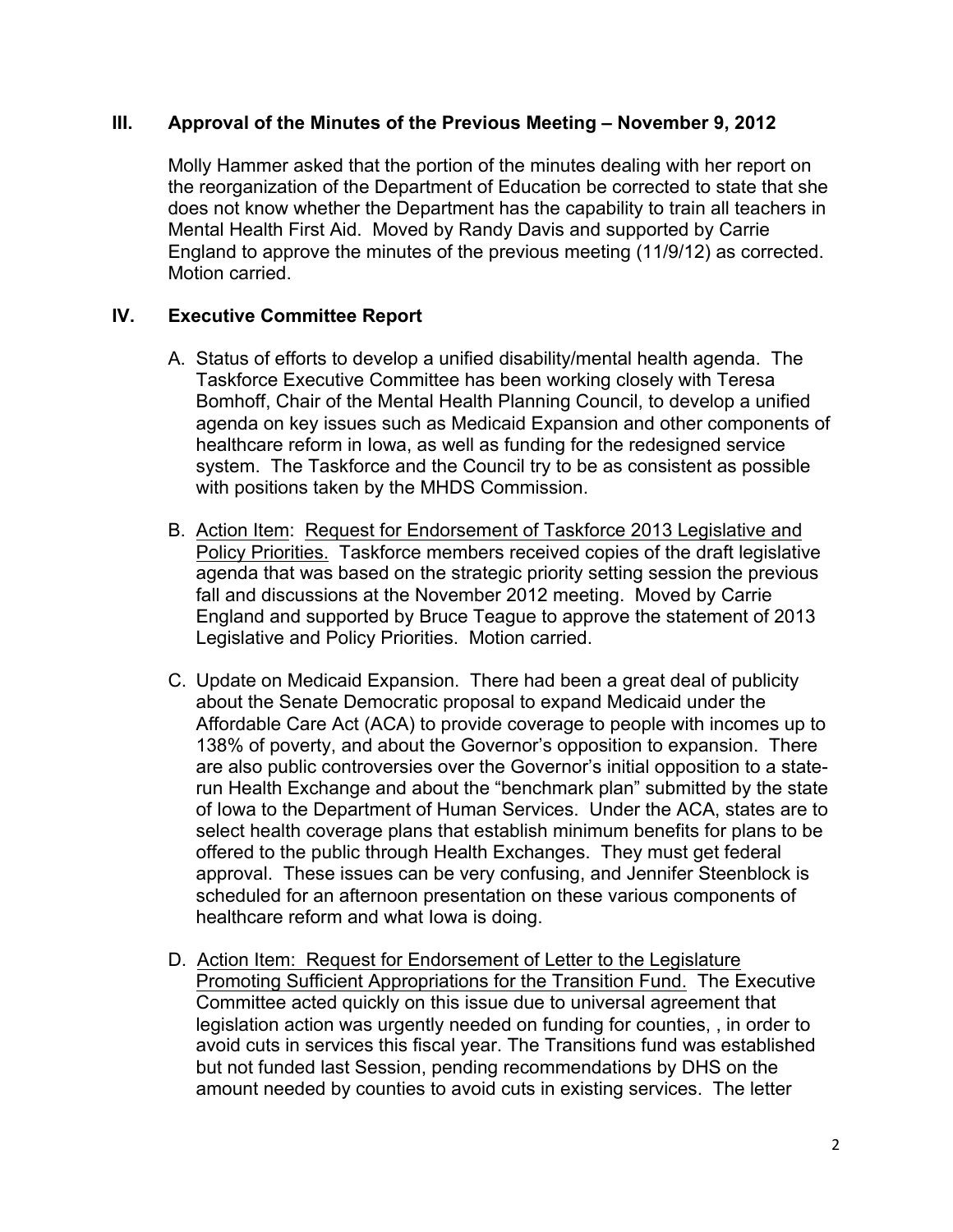opposes funding at the level proposed by DHS (approximately \$1.5 million), and proposes a level sufficient not only to avoid cuts but also to generate a sufficient fund balance to maintain services until counties begin to collect property taxes in October 2013, and to embark on the redesigned system in a healthy fiscal position. Moved by Janie Woodhouse and supported by Randy Davis to endorse the letter to the Legislature supporting sufficient appropriations for the Transition Fund. Motion carried.

- E. Action Item: Request for Endorsement of Taskforce Statement on Essential Benefits for Plans Offered on Iowa Healthcare Exchange. The Taskforce Chair had been asked by Senate Democrats to testify at their Healthcare Forum in December, on the question of Essential Health Benefits as it potentially affects Iowans with disabilities and mental illness. Geoff looked at what national disability groups were saying on the issue, and focused on parity in key services such as habilitation in the document provided to Taskforce members. Moved by Jennie Salvato and supported by Linda Moore to endorse the Chair's testimony, "Comments Regarding Healthcare Reform in Iowa," presented on 12/14/12. Motion carried.
- F. Action Item: Request for Approval of HCBS Waiver Rent Subsidy Program Position Statement. The Housing & Transportation Committee forwarded the draft position statement to the Executive Committee with a recommendation for approval. Committee Chair Bruce Teague noted the importance of the Rent Subsidy Program for people with disabilities needing affordable and accessible housing. The program provides a bridge to permanent rental assistance such as Section 8, for which there are often long waiting lists. Bruce noted that program funding was cut last year by \$42,000, and that new applications for assistance are no longer being taken. The position statement favors funding at the \$1 million level. Moved by Bruce Teague and supported by Randy Davis to approve the position statement on funding for the HCBS Waiver Rent Subsidy Program. Motion carried.
- G. Action Item: Request for Approval of Position Statement on the Application of *Olmstead* Principles to Employment. The Executive Committee adopted a position statement advocating the application of Olmstead principles to publicly funded employment services in Iowa, and the gradual shift of funding away from sheltered workshops to employment services leading to jobs in integrated settings. This is a difficult issue in Iowa currently, as IME strives to comply with federally imposed constraints on pre vocational services (often provided in sheltered workshops) and as counties facing fiscal challenges cut funding for facility-based services. Many people with disabilities depend on these services for daytime activities and for the limited wages they can earn. The Taskforce position paper favors a transition period rather than immediate closure of facilities. The U.S. Department of Justice, however, is beginning to direct its compliance efforts at states that rely heavily on sheltered workshops. Bruce asked if there was a plan for shifting to the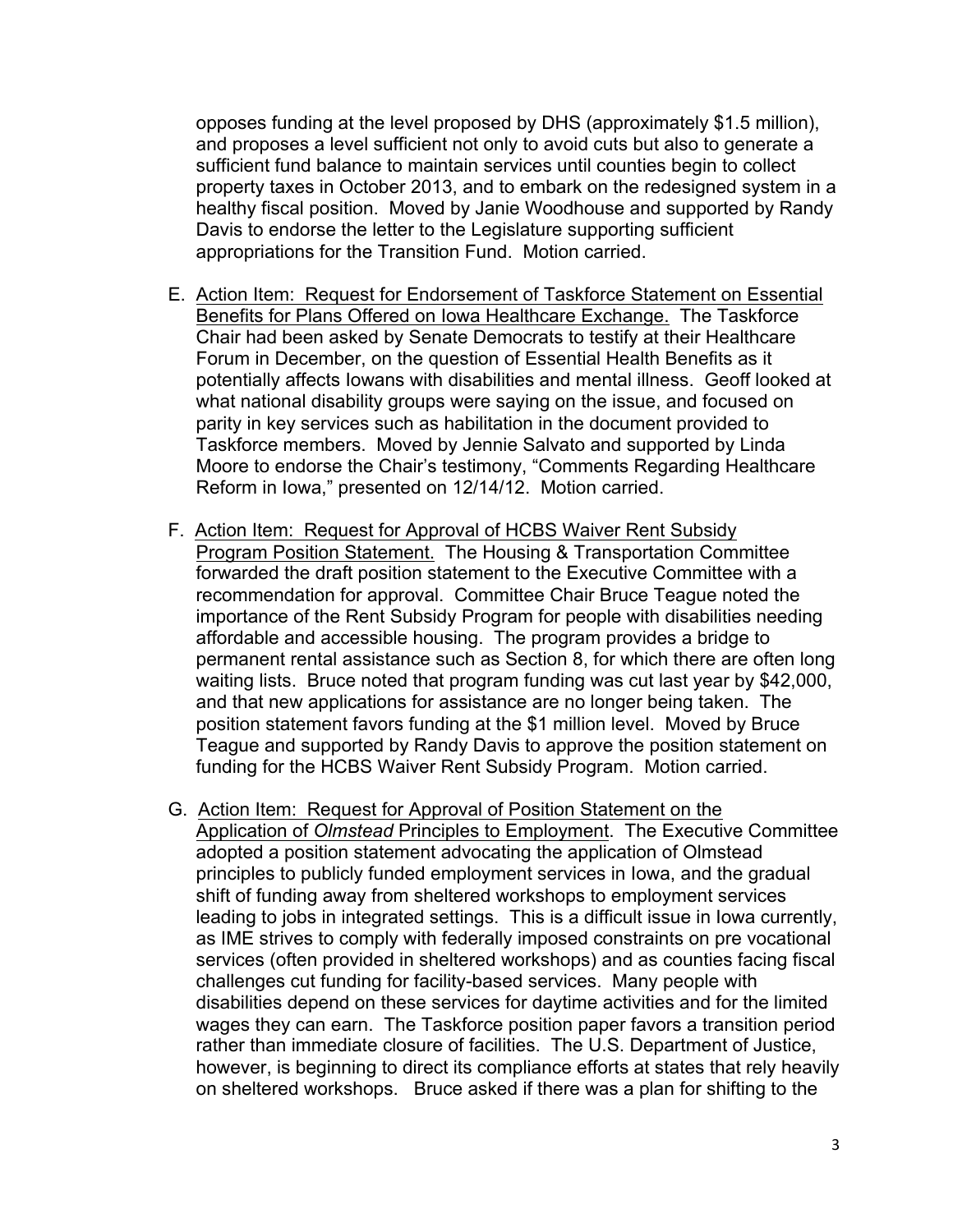new service model. Dawn stated that numerous factors have to be addressed, including reimbursement and attitudinal barriers. Randy said centers for independent living can help with these changes. Dawn said that centers are working for reauthorization of the Rehabilitation Act of 1973 to strengthen transition services for youth to employment and higher education. Rik Shannon asked who the intended audience for the position statement is. Liz stated that it is to intended to provide a framework for the Taskforce to respond to such situations as definitions of core services in redesign, concerns of providers of sheltered workshop services, etc. Moved by Randy Davis and supported by Bruce Teague to approve the position statement on the application of Olmstead principles to employment. Motion carried. Rik Shannon abstained.

Geoff Lauer was in attendance and was able to take over the duties of chair for a time.

- H. Report on Heartland Olmstead Advisory Consortium meeting Kansas City (December 2012). Geoff reported that he had attended the meeting along with Jane Hudson of Disability Rights Iowa and disability advocates and state and federal partners from throughout the region. Iowa had not been present at previous meetings—generally only people from Missouri and Kansas. The Department of Justice holds the meetings in the believe that they provide support and guidance in Olmstead compliance for the DOJ and CMS. Much of the December discussion centered on the transfer of all Medicaid services to a managed care system, which has created a lot of confusion and fear for people with disabilities. Representatives of centers for independent living who were at the meeting were very upset. Dawn said she had been informed that when the centers and the Statewide Independent Living Council fought the changes, they were subject to what they interpreted as retaliation through a loss of contracts with the state.
- I. Direct Care Worker Credentialing Meeting with Senator Hatch. Geoff asked that he and the Executive Committee be allowed to report on their meeting with Senator Hatch, legislative staff and representatives of the State Public Policy Group, which provides staff support to the Direct Care Worker Advisory Council. The Taskforce position on credentialing was reviewed. Casey described some of the negative impacts on Systems Unlimited, which employs many part time staff people. He said he found the proposed orientation curriculum to be of little relevance to his staff training needs. Senator Hatch stated that he did not wish the legislation to go forward if major issues could not be resolved. He directed Legislative Services Bureau staff to consult with the Taskforce to ensure that the concerns of the disability community were addressed. The Executive Committee expects to see the draft bill before it is introduced, and will follow up. Terry Cunningham stated that he had spoken to Anthony Carroll, legislative relations person from AARP, about the Taskforce position on credentialing, and that Mr. Carroll had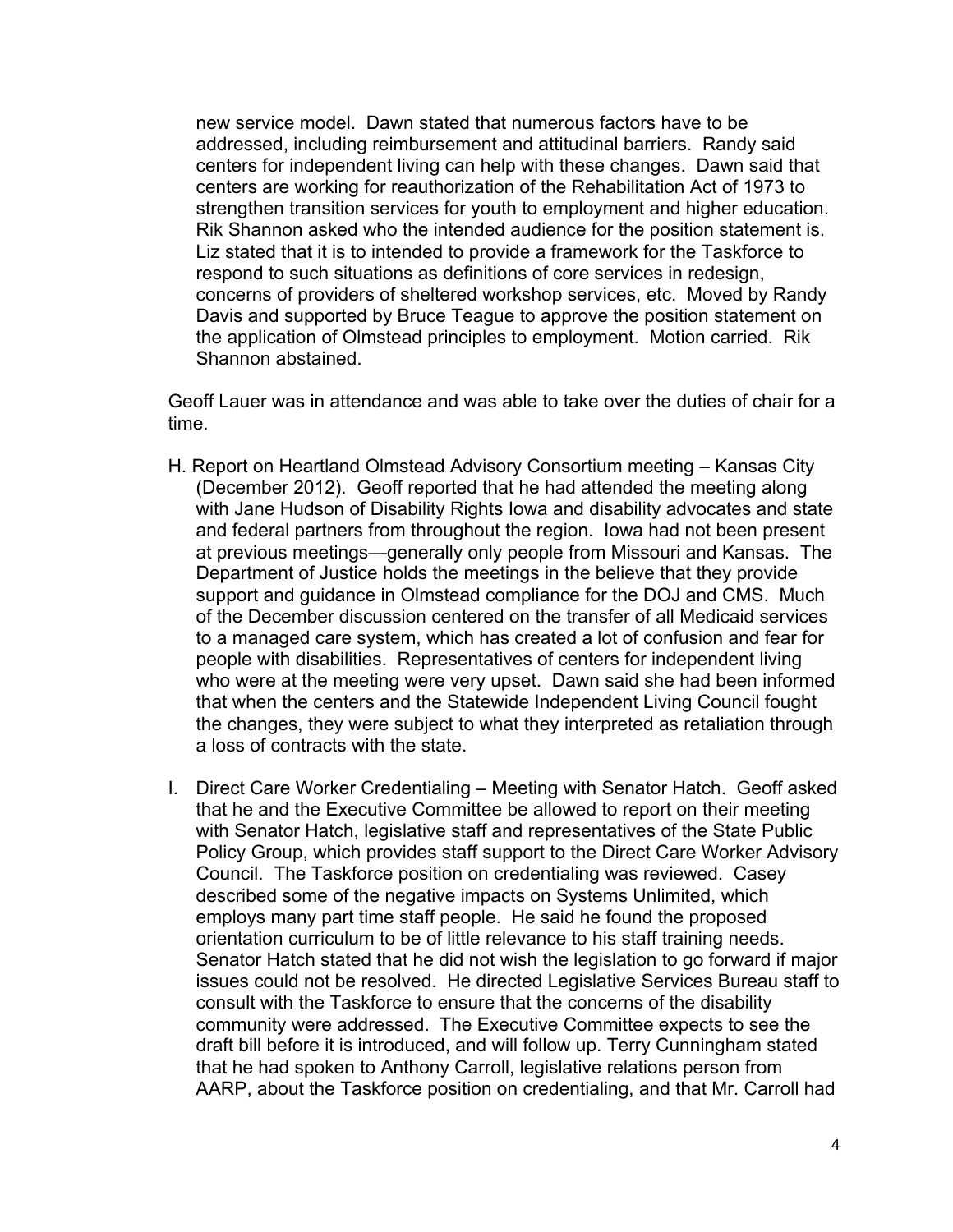responded that AARP did not want to do something that would "hurt people." Bruce Teague remarked that he had previously been supportive of the concept behind the bill, but had since come to see it in a negative light.

### **V. Nominations Committee Report**

Carrie England reported that today was the last day to submit applications for Taskforce membership. A slate of officers is needed for the coming year, and she asked anyone who was interested in service to contact her or Geoff. She also noted that the Nominations Committee needs more members

# **VI. Housing/Transportation Committee Report**

Bruce Teague noted that the main item of business in the committee's meeting on January  $8<sup>th</sup>$  was the development of the position statement on the HCBS Waiver Rent Subsidy program, which had already been dealt with. He stated that the program is an important support to people on the waiting list for Section 8 subsidies. He asked Terri Rosonke to provide information on the level of demand for the program. Terri stated that the Iowa Finance Authority receives about 15 inquiries per month about the program, but that no waiting list is maintained. The program is not advertised; if it were, interest would likely go up.

Terry Cunningham commented on efforts to promote gas pump accessibility. At a recent legislative forum for Linn and Johnson Counties, Terry was asked to speak on transportation issues. The meeting was in North Liberty, outside the city bus routes. A *Cedar Rapids Gazette* reporter has been interested in turning these kinds of issues into a news article. Terry found that legislators were surprised to learn that gas pumps were still not compliant with the ADA. Dawn pointed out that only one pump in a gas station needs to be accessible. In legislation being considered, the Departments of Public Safety, Transportation or Agriculture could monitor the pumps. The bill could mandate that if there is no accessible pump, the station may not sell gas. Terry was optimistic a bill would be introduced. Geoff asked that the Legislative Study Committee keep track of the issue. Anyone wishing to meet with their local legislators on this should do so.

# VII. **Ad Hoc Workgroup on Bylaws Revision**

Action Item: Proposed Revision Regarding Standing Committees – Second Reading A second reading was done of the proposed revision to the bylaws limiting standing committees to the Executive, the Nominations and the Strategic Planning Committee. Moved by Dawn and supported by Janie to accept the Second Reading. Randy asked if it were ever likely that we would not have a Legislative Committee. Geoff said this was unlikely but that the purpose of the ByLaws change is to limit committees to the bare essentials and leave flexibility from year to year to establish new ones. Motion carried.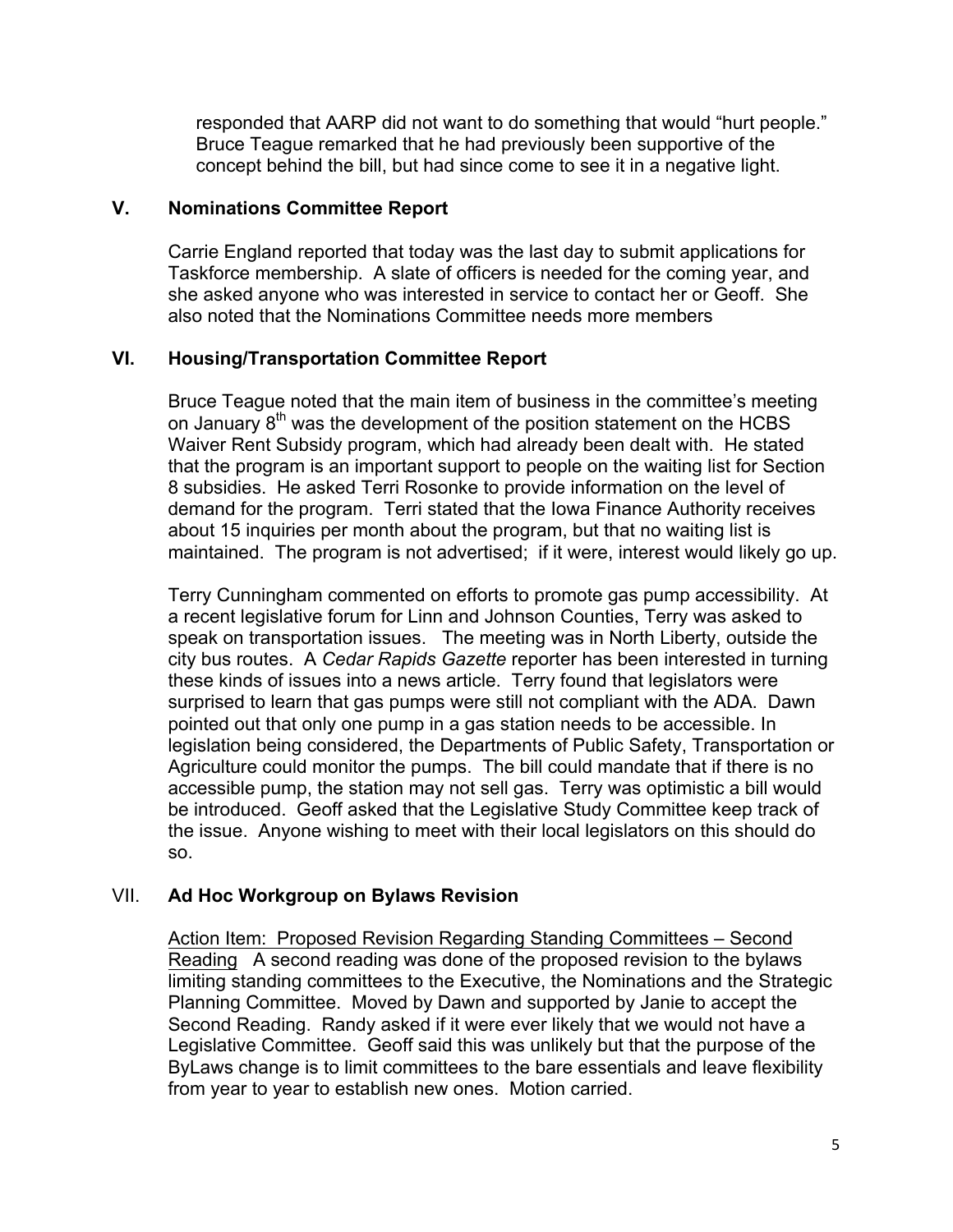# **Discussion of Senator Grassley's Vote Opposing CRPD**

Dawn asked for the opportunity to add to the Taskforce's agenda a discussion of Senator Grassley's vote against the International Convention on the Rights of Persons with Disabilities. Moved by Doug Sample and supported by Carrie England to add the discussion to the day's agenda. Motion carried. Dawn stated that the Convention, which has been adopted by 155 countries, has been the object of a misinformation campaign in the U.S. The passage of the Americans with Disabilities Act established the U.S. as an international leader in disability rights, and the Convention would create no new legal obligations for the country. Dawn said that Senator Grassley's recent vote against it, which contributed to its defeat in the Senate, was disappointing, and that the Taskforce should communicate with his office that he would be expected to reconsider when the Convention is brought up again. Moved by Randy Davis and supported by Carrie England to approve the drafting of a letter to Senator Grassley to express disappointment in in his vote on the CRPD, to ask for an explanation, and to express the Taskforce's expectation that he will vote to approve the Convention when it is brought up again. Geoff said he did not know enough about the Convention to determine if it was related to the mission of the Taskforce. Motion carried.

Lunch

# **VIIII. MHDS/Redesign update**

As Rick Shults and Theresa Armstrong were attending a meeting of the Interim Legislative Committee on Redesign Fiscal Viability, Becky presented the report on MHDS and Redesign. She said that the Interim Committee is working on a variety of financial issues, both immediate and in future years of the redesigned system. A great deal of planning work has been done and reports are available on the DHS website. (Go to the home page, click on "Reports" and then on "Legislative." She congratulated the Taskforce for its concrete actions to promote an improved service system, consistent with its mission under Governor Vilsack's Executive Order.

The reports required of DHS by the Legislature include:

- Report on subacute facilities. The Iowa Veterans Home and the Mental Health Institutes were assessed as possible sites for sub-acute mental health services. The report concludes that the Veterans Home can really only be used for services to veterans, and using the MHIs will not allow for geographic dispersal of services across the state, keeping consumers in proximity to families.
- Third party coverage for adults with DD and/or BI. DHA was mandated to cost out expansion of services to these populations. The report concludes that costs would be "astronomical."
- Transition Fund funding. DHS provided a range of estimates of the funds needed by counties to maintain services in the FY 2013 transition year,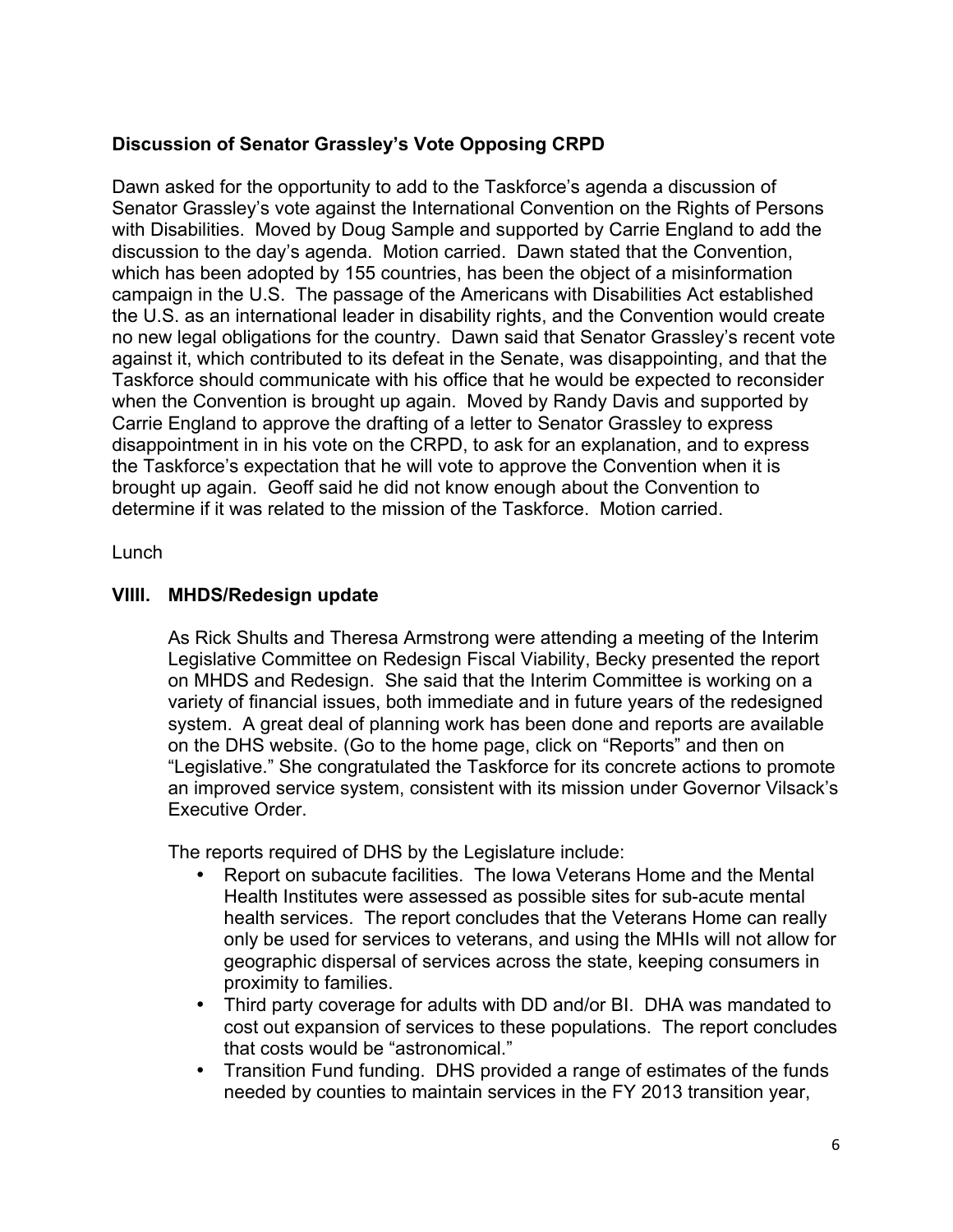from about \$1.5 million to about \$11.5 million. DHS recommended the low figure. The statute sharply restricts the potential uses of Transition Fund monies, as does the fact that it is funded by Medicaid money.

- There are a series of reports by two consulting firms on the costs of expanding Medicaid under the Affordable Care Act.
- There are work group reports from the Outcomes and Performance Measures, Data and Statistical Information, the Children's System, Brain Injury, and Judicial Workgroups. These can be found by going to the DHS home page, and clicking on "MHDS Redesign" on the left sidebar.

Becky stated that the MHDS Commission is involved in rule-making in a number of areas, such as regionalization. At least two counties will seek waivers from the regionalization requirements; the request must be filed by 5/1/13. A rule covering how waivers are to be reviewed for approval has just been drafted. The regions will be required to begin providing core services in 2014.

### **IX. Presentations on Health Exchanges under the Affordable Care Act: What They Are and What Iowa Is Doing to Develop One**

Jennifer Steenblock, DHS project director for Affordable Care Act implementation, presented a power point (attached) entitled "Affordable Care Act: Overview of Impacts on Medicaid." She acknowledged that the law remains controversial even after it was upheld by the Supreme Court, and there is still opposition in Congress to its implementation. However, the state has the responsibility to proceed since it is the law of the land. As of January 1, 2014, almost all individuals will be required to have coverage, and large employers must offer coverage, or face penalties. State Insurance Exchanges are meant to make it easier for individuals and businesses to compare and purchase plans. They offer a "single entry point" to the market, with assistance to consumers in comparing benefits and price. States may operate their own Exchange, leave the operation to the federal government, or enter into a partnership. Governor Branstad has indicated the intention to have a partnership relationship in the first year but eventually to have a state-run Exchange.

For those unable to afford commercial insurance, the option of Medicaid is intended to fill the gap for people earning up to 138% of federal poverty level. People between 138% and 400% of poverty level can get subsidies in the form of tax credits for purchase of insurance. The goal is to provide users of the Exchange with seamless access to a plan that fits their circumstances.

The Taskforce had already participated in public advocacy on Medicaid Expansion. If the eventual decision is not to expand Medicaid in Iowa, DHS Director Chuck Palmer would like to find a mechanism to ensure coverage for all children in the State. Also of importance to people with disabilities and mental illness will be the question of whether the set of "Essential Health Benefits" chosen by the state of Iowa will meet federally established standards for EHBs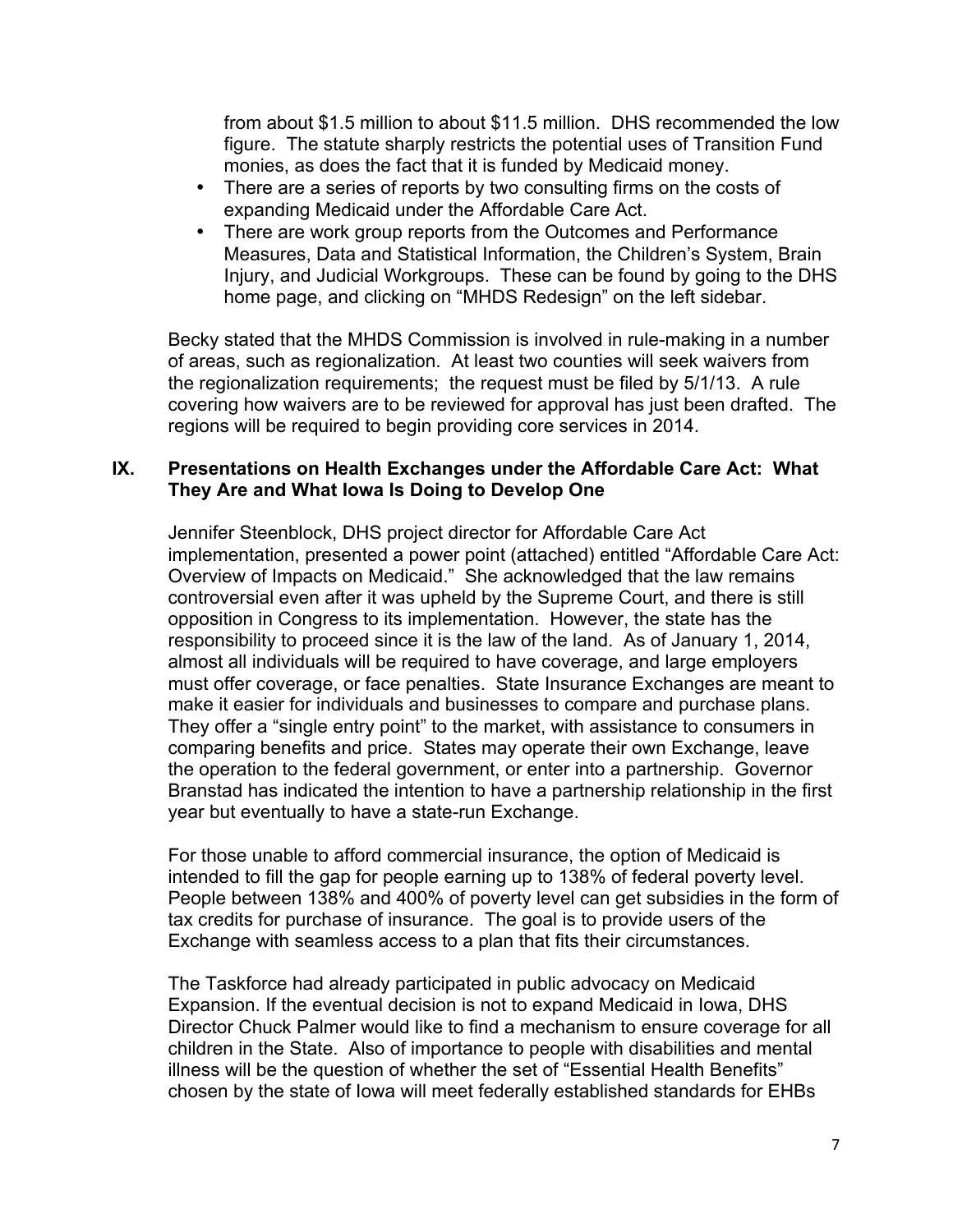and include all required categories of benefits. The Department of Health and Human Services invites public comment on the EHBs chosen by states. EHBs can be based on state or federal employee health plans, the state's largest HMO, or the state's largest plan for small businesses.

Kristen Haar (IDOT) reported that the lack of transportation available under IowaCare to get people to medical appointments is a major issue. Liz suggested that under expanded Medicaid people might have better access. Jennifer Steenblock cautioned that expanded Medicaid may not have as robust a set of benefits as are available currently under Medicaid—it may more resemble a commercial plan.

Jennifer was unable to complete her presentation and will return for the March meeting.

# **X. State Agency Reports**

University Regents - Patrick Clancy stated that a recently completed study recommends the establishment of regional services for children who are blind and deaf. Under the proposed model, the Intermediate School District continues to serve its current function, but these are augmented.

Department on Aging - Joe Sample reported that creation of the ADRC network is moving forward in collaboration with IME and MHDS. Memoranda of understanding will be concluded in the next month or so. The department has received a federal grant which will provide seed money for ADRCs, which do not necessarily have to be area agencies on aging but rather any entity willing to carry out these functions. The AAA service area map will be the starting point, but development will proceed from there. Small seed money grants of about \$22,000 will be released in the next 30 to 45 days. The department is also developing a readiness tool for ADRCS to assess capabilities to serve veterans and accomplish other objectives.

Iowa Finance Authority - Terri Rosonke reported that IFA received three times more applications for its Low Income Housing Tax Credit (LIHTC) program than usual. Review is underway, and she is unable to share more. She may be in a position at the March Taskforce meeting to provide an assessment of how effective the Olmstead-friendly rating incentives have been in promoting integrated housing opportunities responsive to the needs of people with disabilities. She reported that the Housing & Transportation Committee asked her for follow-up information on the HCBS Waiver Rent Subsidy program. 425 people participated in the program in February last year, with a monthly payment total of \$66,921.71. Multiplying that figure times 12 months puts the program over its appropriation of \$658,000. IFA attempted to maintain the program with its own resources but that subsidy was not sustainable. The program is now down to 269 participants at a monthly expenditure level of \$42,000. People are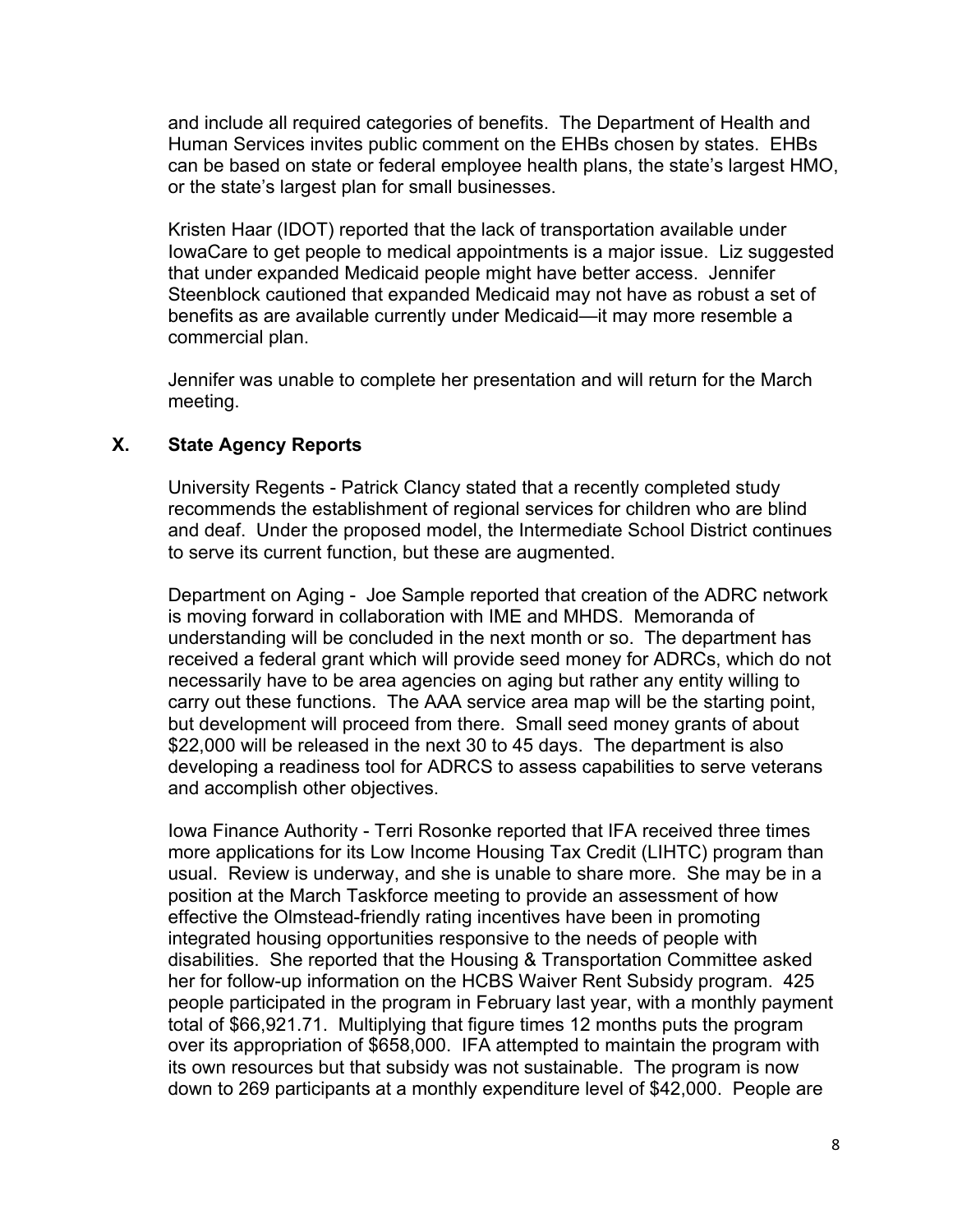staying in the program longer now, perhaps because it is more difficult to access Section 8—an average of 18 – 24 months, up from 12 – 18 months. IFA has not opened the program yet, out of concern for the possibility of an overwhelming response. It is particularly popular with affordable assisted living projects, where managers try to help people who need the services but can't afford the rent. Thus the number of inquiries (about 15 per month) may not indicate total demand, since a manager might inquire on behalf of as many as twenty residents.

Department of Education - Molly Hammer reviewed the reorganization of the department into the Division of Learning and Results, Standards and Curriculum, Educator Quality, School Improvements, and Learning Strategies and Supports. In response to questions raised about where special education fits into the reorganization, she stated that responsibilities are spread out over the divisions. The department is proceeding to fill a position to oversee special education, with interviews this week.

Economic Development Authority - Donna Grgurich stated that she has been away from the Taskforce for several years, and now that she is again the state representative she has a growing understanding of its mission. She acknowledged that the Authority needs to support *Olmstead* principles in the type of projects it funds; the place to start would be at workshops for grant applicants. When plans are updated, the Authority needs to consult with the Taskforce.

Department of Public Safety - Ljerka Vasiljevic reported that the department has completed work on standards for nursing homes, applying more comprehensively to design and construction, and promoting compliance with the ADA. She expects the standards to be adopted within the next couple of months. She will be working with the Department of Inspections and Appeals on their rules, which DPS will have responsibility for enforcing.

Department of Public Health - Karin Ford reported on the recently approved federal Disability and Health grant. Karin has presented at the Homeland Security Conference, and she has conducted training in other states on community planning, accessible shelters and service animals. She is training county emergency preparedness planners in the development of plans for sheltering. Karin reported that the internal Disability and Community Planning group within IDPH has twenty members working on how to make programs more inclusive through such steps as materials in alternative formats and physical accessibility.

Department of Transportation - Kristin Haar reported that under the Veterans Community Living grant she will be working with the University of Northern Iowa to develop transportation services for veterans. The project will be integrated with the information, referral and assistance services of Iowa 2-1-1, Iowa COMPASS, and the Family Caregiver program, to create a one-call, one-click